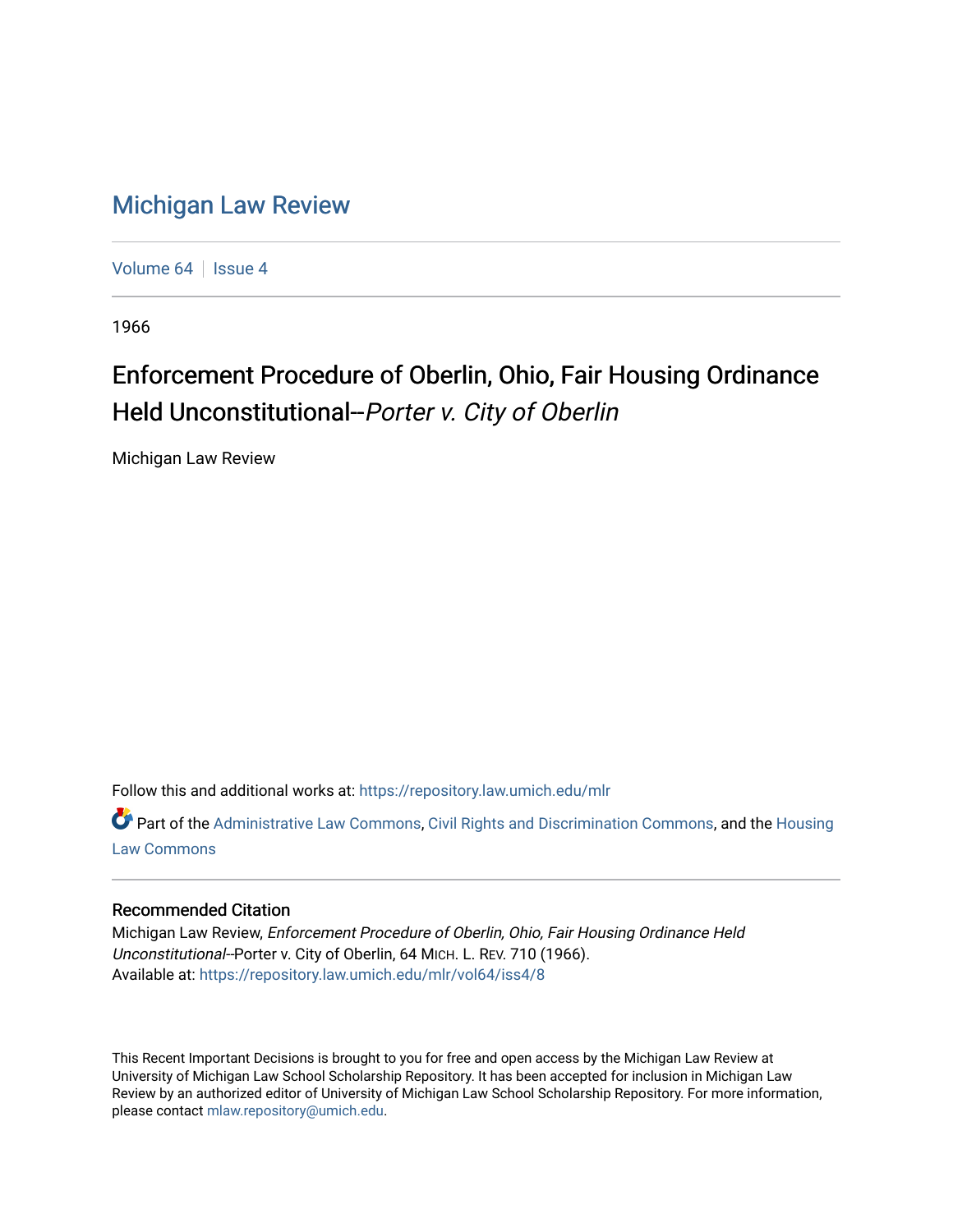#### **RECENT DEVELOPMENTS**

### **Enforcement Procedure of Oberlin, Ohio, Fair Housing Ordinance Held Unconstitutional-***Porter v. City of Oberlin\**

Plaintiff, a citizen of Oberlin, Ohio, brought an action for declaratory and injunctive relief to review the constitutionality of the city's fair housing ordinance, which makes it a misdemeanor to discriminate because of race, creed, or color in the sale or rental of housing. Under the procedure established by the ordinance,<sup>1</sup> the Housing Renewal Commission is directed to make investigations of complaints filed with it. If violations are discovered, the commission must attempt to eliminate the discriminatory practices by conciliation and persuasion. If these efforts fail, the entire record of the matter must be forwarded to the city council, accompanied by the commission's recommendations. The city council may either dismiss the complaint or refer it to the city solicitor for criminal proceedings. The Common Pleas Court upheld the constitutionality of the entire ordinance.2 On appeal to the Supreme Court of Ohio, held, reversed as to the section on enforcement, three judges dissenting; otherwise affirmed. The enforcement procedure outlined by the ordinance is an attempt by a municipality to establish adjudicative remedies in contravention of the Ohio Constitution,8 and

• 1 Ohio St. 2d 143, 205 N.E.2d 363 (1965) (hereinafter cited as principal case).

I. OBERLIN, OHIO, ORDINANCE 235 AC CMS (1961):

"Section 3. ENFORCEMENT PROCEDURE

(a) A complaint charging a violation of any provision of the prohibitive sec• tions of this ordinance may be made by an aggrieved individual or his legal counsel. Such complaint shall be made in writing to the Housing Renewal Commission and shall give full details of the complaint and be sworn to under oath.

(b) The Commission shall make a prompt and full investigation of each complaint of the unlawful housing practice.

(c) If after such investigation the Commission by an affirmative concurrence of three-fifths of the members thereto determines that a violation of this ordinance has occurred, it shall attempt to eliminate the unlawful housing practice by conciliation and persuasion.

(d) In the event the Commission fails in the conciliation proceedings, it shall forward all papers including the complaint, investigation, record of conciliation proceedings, factual findings and recommendation to the City Council.

(e) The complaint, investigation and conciliation proceedings shall be con• fidential; records and proceedings of the Commission shall not be made public until same are forwarded to the City Council.

(f) The City Council shall review the proceedings and shall either dismiss the complaint or refer same to the City Solicitor for appropriate legal action under this ordinance."

2. See principal case at 143, 205 N.E.2d at 363.

3. Omo CONST. art. IV, § 1: "The judicial power of the state is vested in [certain named courts]  $\ldots$ , and such other courts inferior to the courts of appeals as may from time to time be established by law."

[710]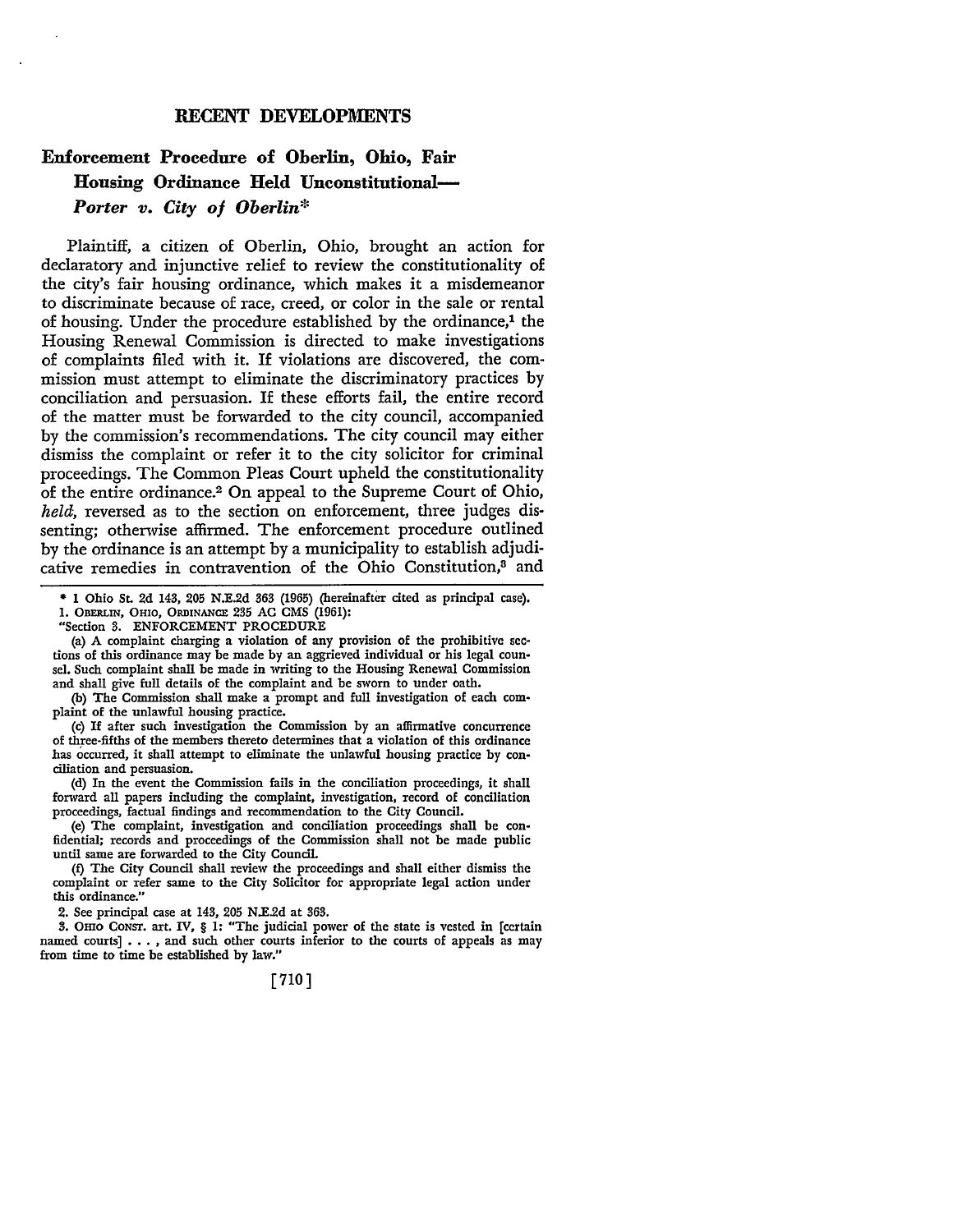is also invalid as lacking sufficient definiteness and certainty to be enforceable.

Municipal, state, and federal statutes providing relief through administrative machinery based on a process of conference, conciliation, and persuasion have proved most effective in implementing public policy against discrimination by private persons on the basis of race, color or religion.4 Administrative agencies with enforcement power have dealt with discrimination in public accommodations, housing, employment, and education.<sup>5</sup> Under typical conciliationoriented enforcement procedures,<sup>6</sup> the agency, upon receiving a complaint, makes an investigation, and, if there is probable cause to believe that the allegations of the complaint are true, attempts to eliminate the discriminatory practice by conference, conciliation, and persuasion. If conciliation is unsuccessful, some more direct type of enforcement procedure is provided. At the state level, there are a number of human relation commissions *without* jurisdiction over housing. Although they are usually empowered to issue ceaseand-desist orders enforceable by the courts, all lack powers of criminal enforcement of antidiscrimination laws. Of those states with a human relations commission having jurisdiction over housing, only Alaska provides for a criminal prosecution to enforce its antidiscrimination law.7 On the other hand, criminal enforcement tech-

4. The desirability of this process is twofold: the alleged violator is given an opportunity to comply voluntarily with the law without the stigma of prosecution, and the general welfare of the community is promoted by ensuring equality of opportunity to all segments of the population. See Bamberger 8: Lewin, *The Right to Equal Treat• ment: Administrative Enforcement of Antidiscrimination Legislation, 74 HARV. L. REV.* 526 (1961); Carter, *Policies and Practices of Discrimination Commissions,* 304 Annals 62, 67-68 (1956).

5. See Witherspoon, *Civil Rights Policy in the Federal System: Proposals for a Better Use of Administrative Process,* 74 YALE L.J. 1171, 1180 (1965). For a list of state and local human relation commissions and their jurisdictions, see *id.* at 1239-44. 6. For discussions of typical enforcement procedures, see *id.* at 1180-87; Bamberger

8: Lewin, *supra* note 4, at 526-55; Note, 107 U. PA. L. REv. 515, 524-25 (1959).

7. ALAsKA STAT. §§ 11.61.230, .240 (1962), §§ 18.80.010-.160 (Supp. 1963). Sixteen states have laws governing private housing: Alaska, California, Colorado, Connecticut, Indiana, Maine, Massachusetts, Michigan, Minnesota, New Hampshire, New Jersey, New York, Ohio, Oregon, Pennsylvania, and Rhode Island. Of these, only Maine and New Hampshire lack official enforcement agencies. There is a wide variety of enforcement practices. Center for Fair Housing, Nat'! Comm. Against Discrimination in Housing, The Fair Housing Statutes and Ordinances as of June 1, 1965 (June 25, 1965) (a report on state and local legislative and administrative action related to achieving equality of opportunity in housing).

Omo CoNsr. art. IV, § 19: "The general assembly may establish courts of conciliation and prescribe their powers and duties."

Jurisdiction of criminal proceedings is vested in the Municipal Courts of Ohio. OHIO REV. CODE ANN. § 2931.041 (Baldwin 1964) reads in part: "Municipal Courts have jurisdiction in criminal cases to finally try and determine prosecutions for the violation of municipal ordinances within the corporate limits of municipal corporations and misdemeanor qises within their territories as provided in ch. 1901 of the Revised Code."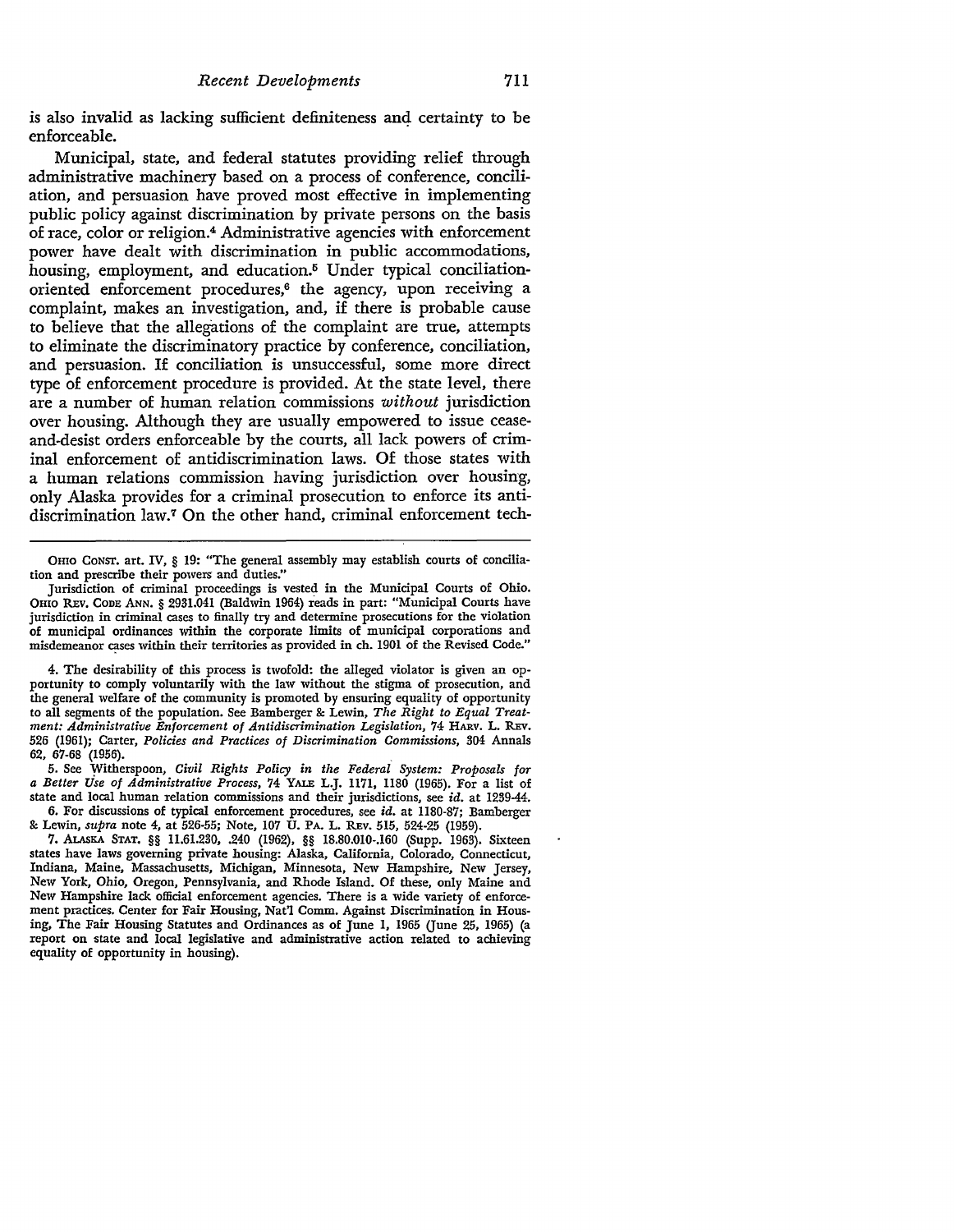niques have been prevalent at the municipal level.8 If conciliation fails, several city commissions lacking housing jurisdiction,<sup>9</sup> as well as the majority of those commissions specifically established by fair housing ordinances,10 forward their findings directly to the city attorney, who can then institute a criminal action.

In contrast to this general statutory scheme of agency-enforced conciliation backed by criminal enforcement, the enforcement procedure of the Oberlin Fair Housing Ordinance provides for screening and review of the Housing Renewal Commission's findings by the city council.11 In effect, both the commission and the city council are afforded an opportunity to dismiss the complaint before the city attorney acquires the power to invoke criminal enforcement. In invalidating the enforcement section of the Oberlin Ordinance, the majority of the court in the principal case empha-

9. For examples of ordinances establishing municipal commissions with jurisdiction over employment, see, *e.g.,* 28 L.R.R.M. 3087 (1952) (Minneapolis, Minn., Mayor's Commission on Human Relations); 27 L.R.R.M. 3039 (1951) (Youngstown, Ohio, Fair Em• ployment Practices Commission). See also Note, 42 MINN. L. REv. 1163 (1958).

For examples of ordinances establishing municipal commissions with jurisdiction over public accommodations, see 9 RACE REL. L. REP. 1897 (1964) (Corpus Christi, Texas, Human Relations Committee); 8 RACE REL. L. REP. 1684 (1963) (Kansas City, Mo., Commission on Human Relations; ordinance upheld, Marshall v. Kansas City, 355 S.W .2d 877 (Mo. 1962)); 5 RACE REL. L. REP. 248 (1960) (same). Examples of the kinds of fair employment practice statutes are presented in *Fair Employment Practice Legislation in the U.S.: Federal, State and Municipal,* Public Affairs Bulletin, No. 93, Library of Congress Legislative Reference Service (1951). For analyses of pre-1951 ordinances, see Rice & Greenberg, *Municipal Protection of Human Rights,* 1952 Wis. L. REV. 679. See also 2 EMERSON & HABER, POLITICAL AND CIVIL RIGHTS IN THE UNITED STATES 1451-58 (2d ed. 1958); Note, 56 YALE L.J. 431 (1947).

10. EAsT ST. LOUIS, ILL., ORDINANCE 3913 (1964); WICHITA, KAN., ORDINANCE 27-550 (1964); ANN ARBOR, MICFf., ORDINANCE CODE ch. 112, §§ 9.151-.160 (1963); DETROIT, MICH,, ORDINANCE 753-F (1962); GRAND RAPIDS, MICH., ORDINANCE 1628 (1963); DULUTH, MINN., ORDINANCE 7260 (1963); ST. LOUIS, Mo., REv!SED CODE ch. 395 (1960); ALBUQUERQUE, N.M., ORDINANCE 2358 (1963); OBERLIN, Omo, ORDINANCE 235 AC CMS (1961); TOLEDO, Omo, MUNICIPAL CODE §§ 3-41-15 to -18 (1961); ERIE, PA., ORDINANCE 19-1963 (1963); PHILADELPHIA, PA., CODE tit. 9, §§ 9-1101 to -1109 (1963); PITTSBURGH, PA., ORDINANCE 523 (1958); MADISON, WIS., GENERAL ORDINANCES § 3.23 (1963).

11. See note 1 *supra.* Only one other city fair housing ordinance employing criminal sanctions for violation of the act involves council review of a commission's proceedings before prosecution is commenced. See YELLOW SPRINGS, OHIO, CODIFIED ORDINANCES ch. 72, pt. *5* (1963). The Yellow Springs ordinance docs not *require* the commission to com• municate its findings to the council before prosecution is commenced. The New Lon• don, Connecticut, ordinance provides that the Fair Housing Practices Board must communicate its findings of probable cause to the State Civil Rights Commission and the City Council. No other sanctions are provided. New London, Conn., Ordinance Establishing a Fair Housing Practices Board (July 15, 1963).

<sup>8.</sup> One of the major reasons that cities entering the field of antidiscrimination generally established the criminal enforcement technique rather than the administrative technique (cease-and-desist orders) employed by the states was that cities viewed their regulatory power as limited to that expressly granted by the state through home-rule laws. Municipal ordinances are passed under the constitutional authority giving muni• cipalities the power to adopt such local police requirements as are not in conflict with the general law. For a discussion of the power of a municipal corporation to enact civil rights legislation, see Annot., 93 A.L.R.2d 1028 (1964).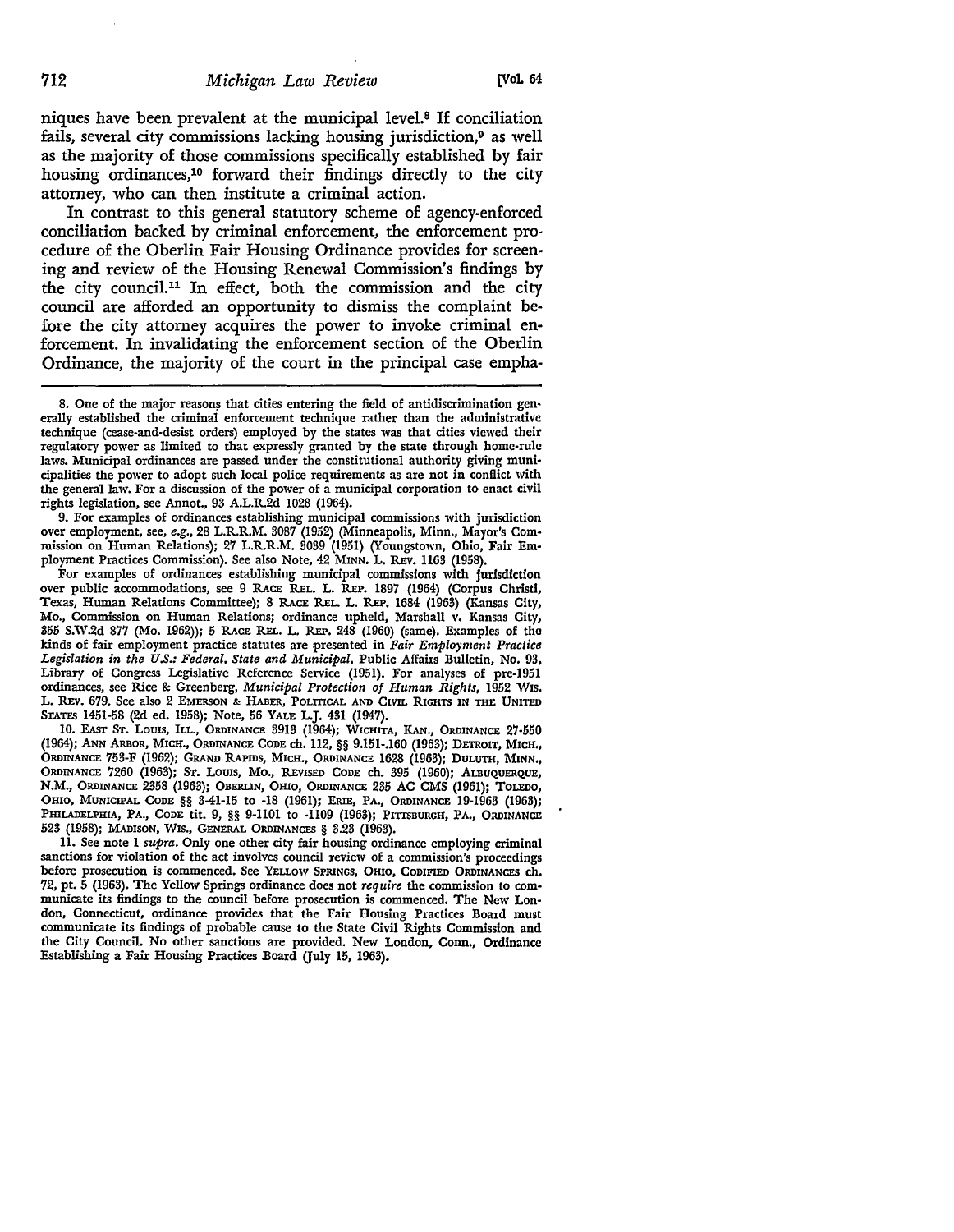sized that no criteria were established to determine when conciliation by the commission had been successful, or to prescribe the grounds for dismissal of a complaint by the council, that the section was too indefinite to be enforceable, and that the city council had both improperly assumed judicial power itself and improperly delegated such power to the commission.12

Given a restrictive interpretation, the court's opinion would not seem to have great impact upon the validity of agency-enforced civil rights legislation. Although the ordinance allows for the dismissal of a complaint by either the commission or the city council, the court's language is ambiguous as to whether the fatal lack of definite standards pertains to the screening by the commission, the council, or both. If the court's reference was to the lack of standards set for the council, the impact of the *Porter* decision would be limited to the Oberlin ordinance, which is unique in allowing the city council complete discretion to decide whether a criminal prosecution is to be brought.18

However, if the decision were construed to require definite statutory standards for the process of conciliation and persuasion by the commission, it would cast doubt upon the validity of most fair housing laws, as well as other agency-enforced civil rights legislation which uses this process. Although no state or local act prohibiting discrimination in employment has been found which establishes definite standards to govern the conciliation process,<sup>14</sup> such laws authorizing the establishment of commissions with far greater enforcement powers than those conferred on the Oberlin Housing Renewal Commission have been upheld.15 Public accommodation

13. "Discretion must be made subject to a standard or rule to operate uniformly. • • • An ordinance can not commit to the municipal legislative body itself, any more than to administrative officials, uncontrolled discretion." 9 McQuILLIN, MUNICIPAL COR-PORATIONS 531-32 (3d rev. ed. 1964).

14. See 2 EMERSON & HABER, *op. cit. supra* note 9, at 1451-83. Witherspoon, *supra*  note 5, at 1239-44, lists the state and local human relations commissions and the relevant fair employment practice statutes. See generally Morgan, *An Analysis of State FEPC Legislation,* 8 LAB L.J. 469 (1957); Rice & Greenberg, *Munidpal Protection of Human Rights,* 1952 WIS. L. REv. 679, 692.

15. E.g., Holland v. Edwards, 307 N.Y. 38, 119 N.E.2d 581 (1954); Castle Hill Beach Club v. Arbury, 208 Misc. 622, 144 N.Y.S.2d 747 (Sup. Ct. 1955), *afj'd,* 1 App. Div. 2d 950, 150 N.Y.S.2d 367, *motion for reargument denied,* 2 App. Div. 2d 664, 153 N.Y.S.2d

<sup>12. &</sup>quot;No procedure . . . is set forth nor are any criteria established to determine the success of conciliation by the commission or to prescribe the grounds for the dismissal of a complaint by council. . . . [T]he only reasonable conclusion which may be derived from the provisions of section 3 of the ordinance is that if conciliation by the commission is successful, or if the council dismisses the complaint, then prosecution of the complaint shall thereby terminate. . . . [S]uch termination of an alleged violation would appear to be, in legal effect, the acquittal of a crime and would constitute the exercise of judicial power which council had no authority to bestow upon the comexercise or junicial power which council had no additionly to bestow upon the com-<br>mission or to enact unto itself. . . Moreover . . . it lacks sufficient definiteness and<br>certainty to be enforceable." Principal case at 15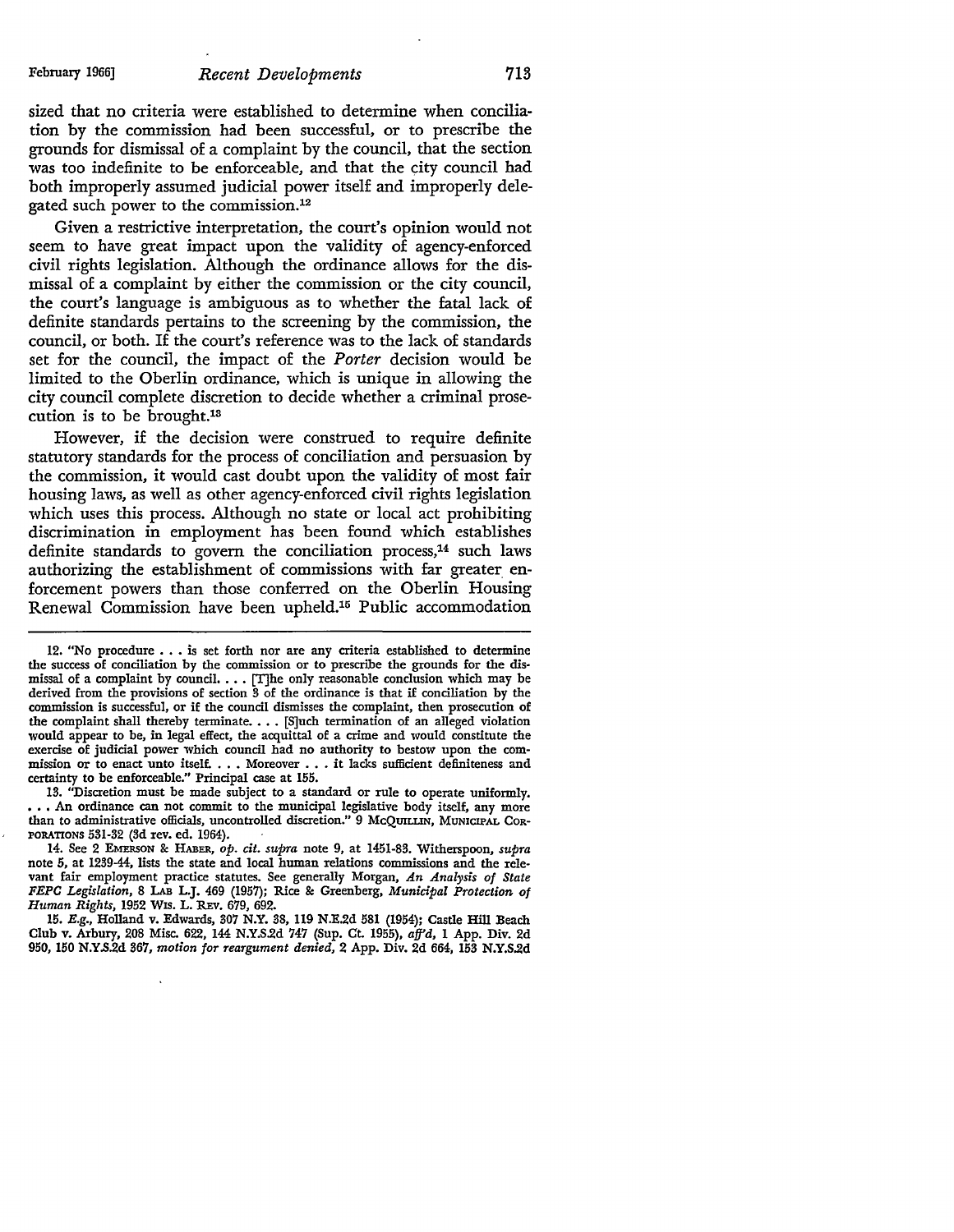laws with similar enforcement procedures providing for informal conference, conciliation, and persuasion have also been adopted without specific standards in several states.<sup>16</sup> Also, city public accommodation acts with the same enforcement procedure found in "conventional"17 fair housing laws have been declared constitutional.18 The requirement of specific statutory standards for the conciliation process inherent in a broad reading of the decision in the principal case would even invalidate section 706(a) of the Civil Rights Act of 1964, which authorizes "informal methods of conference, conciliation and persuasion."19 Moreover, an examination of state and city fair housing laws fails to reveal a single instance in which the legislature considered it necessary to define the criteria for successful conciliation.20

544 (1st Dep't 1956); Ross v. Arbury, 206 Misc. 74, 133 N.Y.S.2d 62 (Sup. Ct.), *aff'd,*  285 App. Div. 886, 139 N.Y.S.2d 245 (1st Dep't 1954).

16. In none of these laws has the process by which conciliation is to be achieved been rigidly defined. E.g., MAss. GEN. LAws ANN. ch. 151B, § 5 (1965). Public accommodation statutes are compiled in *1 Hearings Before the Senate Committee on Com• merce,* 88th Cong., 1st Sess. 1316-80 (1963). See generally 2 EMERSON &: HADER, *op, cit. supra* note 9, at 1405-22.

17. The "conventional" ordinance, unlike the Oberlin law, establishes a two-tiered enforcement procedure. It creates an administrative agency which may receive complaints, investigate, attempt conciliation, and hold hearings; it may then forward its recommendations or findings of fact to the city prosecutor or municipal court. See notes 6-10 *supra* and accompanying text.

18. E.g., Marshall v. Kansas City, 355 S.W.2d 877 (Mo. 1962).

19. 78 Stat. 259 (1964), 42 U.S.C. § 2000e-5(a) (1964): "If the Commission shall determine, after such investigation, that there is reasonable cause to believe that the charge is true, the Commission shall endeavor to eliminate any such alleged unlawful employment practice, by informal methods of conference, conciliation and persuasion."

20. See, *e.g.,* ALASKA STAT. §§ 18.80.010-.160 (Supp. 1965); CAL. HEALTH &: SAFETY CODE §§ 35700-38; CoLO. REv. STAT. ANN. §§ 69-7-1 to -7 (1963), as amended, Colo. Sess. Laws 1965, ch. 185, §§ 69-7-3 to -7; CONN. GEN. STAT. REv. §§ 53-34 to -36 (1958), as amended, §§ 53-35 to -36 (Supp. 1965), §§ 31-122 to -128 (1958), as amended, § 31-128 (Supp. 1964); IND. ANN. STAT.§ 48-8543(b) (1963), §§ 40-2307 to -2317 (1964), as amended, §§ 40-2308, 40-2312 (Supp. 1965); MAss. GEN. LAws ANN. ch. 151B, §§ 1-10 (1965), ch. 6, § 56 (Supp. 1964); MICH. CONST. art. I, § 2, art. V, § 29; MICH. STAT. ANN. § 3.548 (Supp. 1963); MINN. STAT. ANN. § 462.481 (1963) (urban renewal housing); §§ 363.01-.13 (1963), as amended, §§ 363.01-.09, .12-.13 (Supp. 1964), § 507.18 (Supp. 1964); N.H. REv. STAT. ANN. §§ 354-A:l-:14 (1965); N.J. STAT. ANN. §§ 18:25-1 to -28 (1964) (attorney general empowered to investigate and conciliate); N.Y. ExECUTIVE LAW §§ 290-301; OHIO REV. CODE ANN. ·§§ 4II2.0l-.o7 (Baldwin Supp. 1965); ORE. REv. STAT. §§ 183.310-.510, 659.010-.ll5, 659.990, 696.300 (1963); PA. STAT. ANN. tit. 43, §§ 951-62 (1964); R,I. GEN, LAws ANN. §§ 11-24-1 to -4 (1956), §§ 28-5-8 to -36 (1956), as amended, § 28-5-11 (Supp, 1965); WASH. REv. CODE § 35.8I.170 (Supp. 1963) (publicly assisted housing-held unconstitutional in O'Meara v. Washington State Bd. Against Discrimination, 58 Wash. 2d 793, 365 P.2d I (1961), *cert. denied,* 369 U.S. 839 (1962); New Haven, Conn., Equal Opportunities Ordinance (May 14, 1964); New London, Conn., Ordinance Establishing a Fair Housing Practices Board (July 15, 1963); WASHINGTON, D.C., POLICE REGULA-TIONS art. 45, §§ 1-13; Chicago, Ill., Fair Housing Ordinance (Sept. II, 1963); EAST ST, Lours, ILL., ORDINANCE 3913 (1964); PEORIA, ILL., MUNICIPAL CoDE app. D (1963); WICHITA, KAN., ORDINANCE 27-550 (1964); ANN ARBOR, MICH., ORDINANCE CODE ch. 112, §§ 9.151-.160 (In City of Ann Arbor v. Hubble (Washtenaw County Circuit Court, June 8, 1965, unreported) the court, relying on the principal case, held that the sections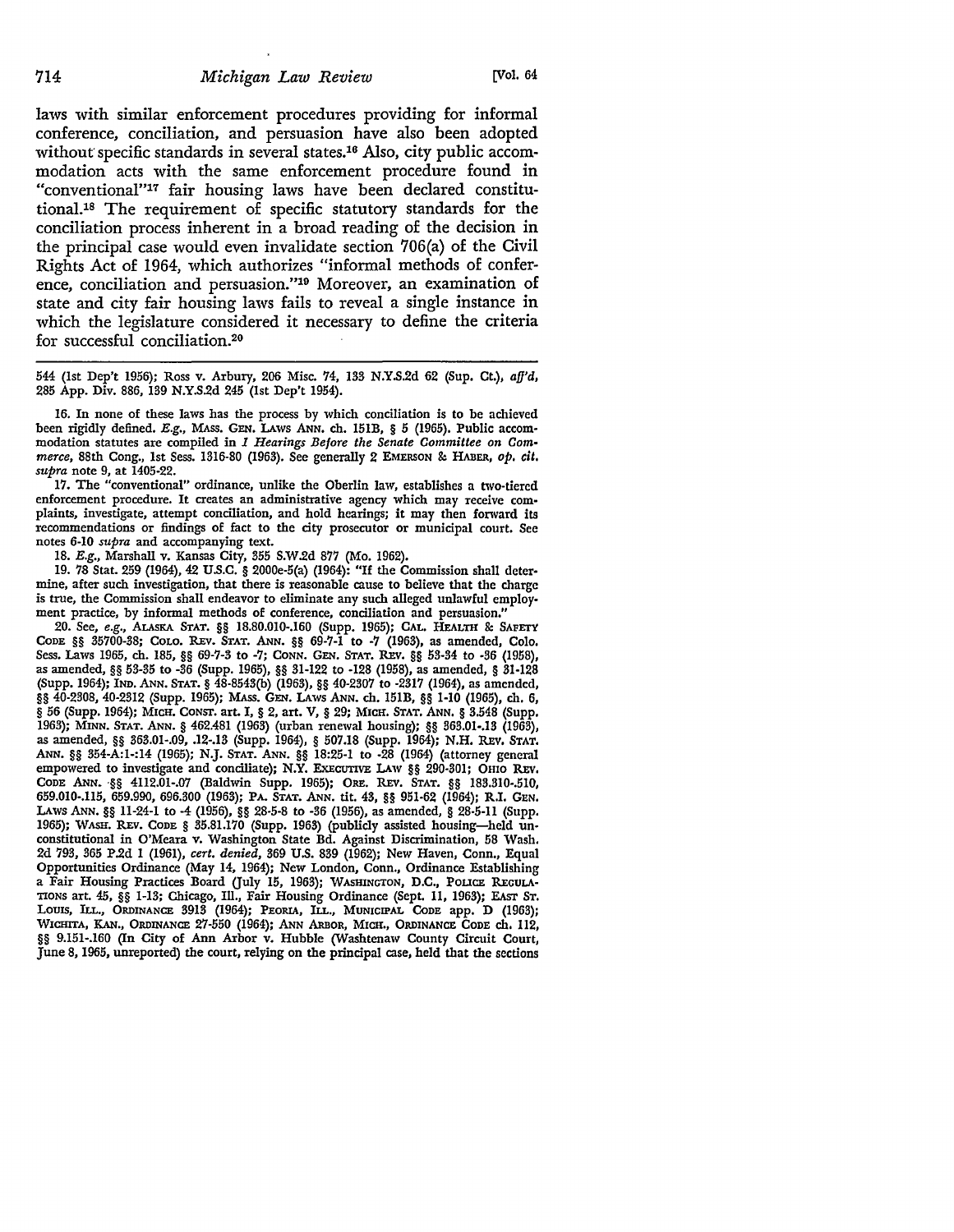#### February 1966] *Recent Developments* 715

The various state and local legislative bodies seem to have recognized that without flexibility and freedom to mold conciliatory patterns to fit local conditions, there can be little hope of providing effective responses to the many problems of discrimination. The great value of antidiscrimination agencies is that they make respondents more amenable to persuasion. For example, in the fair housing area the conciliation process is used (1) to educate the respondent and persuade him to pay at least lip service to the law; (2) to try to persuade the respondent to offer the aggrieved party the housing unit sought or the next available one; and (3) to try to persuade the respondent to change his pattern of doing business to one more favorable to Negro applicants. Destruction of the vast number of civil rights laws by a holding such as that in the principal case would promote no social good because the broad educative effect of the conciliation process would be lost. Therefore, it is hoped that *Porter* will be limited to the special statutory formula of the Oberlin ordinance-commission review combined with council review, requiring definite standards for determining both successful conciliation and grounds for the dismissal of a complaint.

The second basis on which the court in the principal case invalidated the ordinance was that the procedure amounted to an improper delegation of judicial power in violation of the Ohio constitution,21 which vests judicial power in courts established by the General Assembly.22 It is clear that an administrative agency has no power to determine the guilt or innocence of an individual in

Other cities with fair housing ordinances for which citations were unavailable include: San Francisco, Cal.; Gary, Ind. (effective June 4, 1965); Indianapolis, Ind. (enacted July 1964); Des Moines, Iowa (effective June 4, 1964); Iowa City, Iowa; St. Paul, Minn. (enacted August 13, 1964); South Euclid, Ohio; Warrensville Heights, Ohio; Oak Ridge, Tenn.; King County, Wash. (effective March 3, 1964). *The Fair Housing Statutes and Ordinances, supra* note 7, at 6-7; Enclosure in a letter from A. H. Zwerner, Associate General Counsel, Housing and Home Finance Agency, Sept. 9, 1965 (copy on file in the offices of the *Michigan Law Review).* A compilation of many state and city fair housing provisions may be found in HOUSING AND HOME FINANCE AGENCY, FAIR HOUSING LAws (1964).

21. See note 12 *supra.*  22. See note 3 *supra.* 

granting investigative and conciliatory power to the commission were unconstitutionally ambiguous); DETROIT, MICH., ORDINANCE 753-F (1962); GRAND RAPIDS, MICH., ORDINANCE 1628 (1963); DULUTH, MINN., ORDINANCE 7260 (1963); KANSAS CITY, Mo., REv. ORDI-NANCES § 39.585 (1962); ST. LOUIS, Mo., REVISED CODE cb. 395 (1960); ALBUQUERQUE, N.M., Ordinance 2358 (1963); Buffalo, N.Y., Ordinances, ch. VII, art. XVIII, §§ 350-53 (1964); NEW YoRK, N.Y., ADMIN. CODE cb. 41, tit. X (1957), as amended, (1962); SCHENECTADY, N.Y., ORDINANCES 14353 (1963); OBERLIN, OHIO, ORDINANCE 235 AC CMS (1961); SHAKER HEIGHTS, Omo, CODIFIBD ORDINANCES §§ 704.01-02 (1961); TOLEDO, Omo, MUNICIPAL CODE § 3-41-15 to -18 (1961); YELLOW SPRINGS, OHIO, CODIFIED ORDINANCES cb. 72, pt. 5 (1963); ERIE, PA., ORDINANCE 19-1963 (1963); PHILADELPHIA, PA., CODE tit. 9, §§ 9-1101 to -1109 (1963); Pittsburgh, Pa., Ordinance 523 (1958); Beloit, Wis., General ORDINANCES CODE § 8.119 (1964); MADISON, WIS., GENERAL ORDINANCES § 3.23 (1963). See generally 9 TRENDS IN HOUSING I (July-Aug. 1965).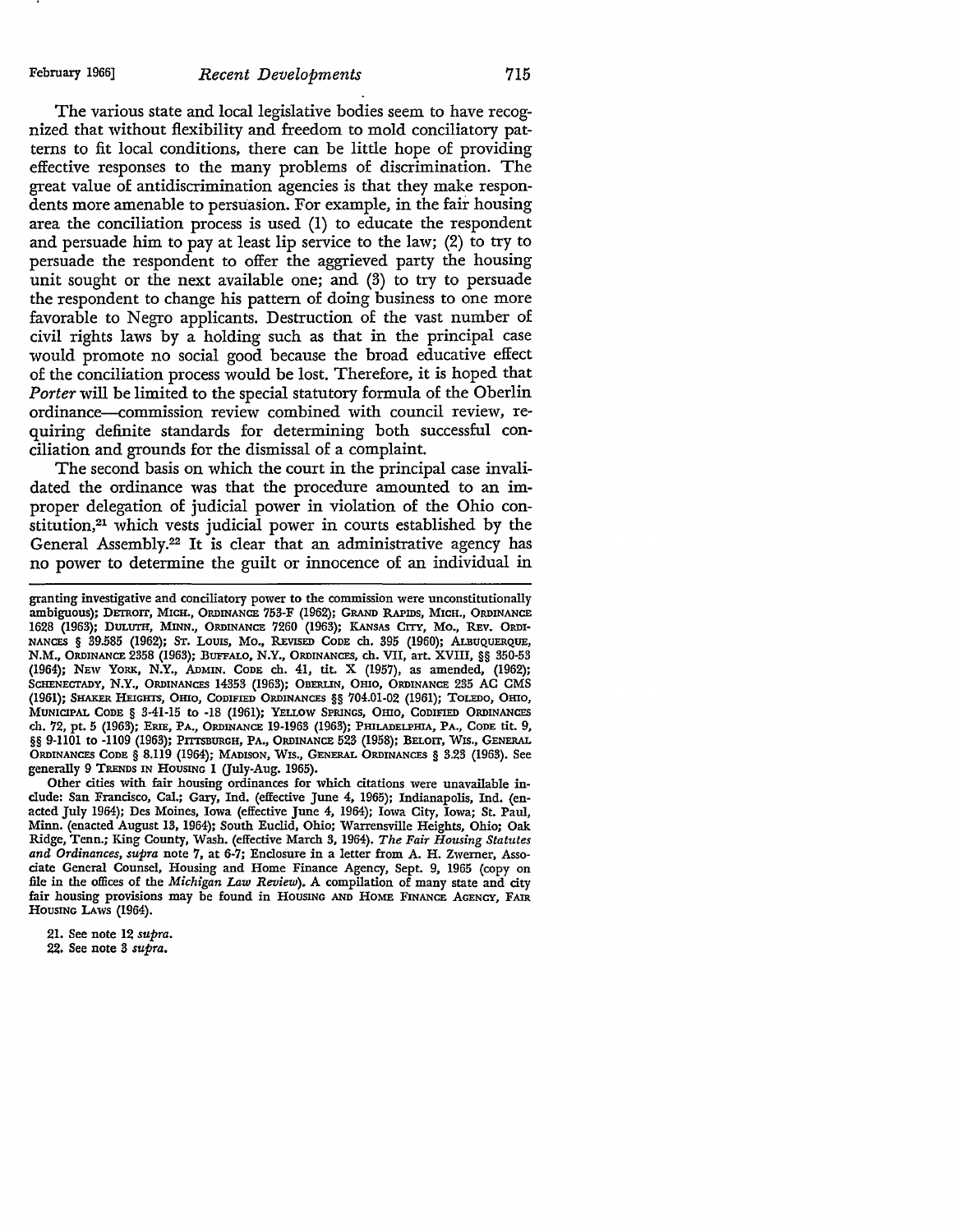criminal cases.28 According to *Porter,* if conciliation by the commission is successful, or if the council dismisses the complaint, prosecution of the violation must terminate. Such termination, in legal effect, would amount to an acquittal of a crime and thus would be an improper delegation of judicial power from the council to the commission or an improper assumption of judicial power by the council.24

A strict interpretation of the precise language of the Oberlin ordinance would seem to support the decision of the court in the principal case. It is significant that the ordinance provides that complaints "shall" be made to the commission and, if conciliation fails, "shall" be forwarded to the city council.<sup>25</sup> In view of this mandatory language, it would appear that the city council considered its review function an essential part of the operation of the enforcement procedure.26 While it might be argued that the aggrieved individual could avoid the commission investigation and council review by complaining directly to the city solicitor, who would then institute a criminal action, it seems doubtful that the city council, in enacting an ordinance providing for council review of citizens' complaints, intended to create any means by which its function could be curtailed by direct complaint to the city solicitor. Under this view there is only one available procedure for redress of grievances, and a dismissal of a complaint by either the commission or the council would appear to be tantamount to a final adjudicative dismissal of the case.

On the other hand, it may be argued that the mere establishment of a commission to handle complaints does not *necessarily* indicate an abrogation of the right of an aggrieved individual to seek relief through direct complaint to the city solicitor.27 Indeed, it would

24. See note 12 *supra.* 

25. See note 1 *supra.* 

<sup>23. &</sup>quot;One kind of adjudication which clearly can not be conferred upon an adminis• trative agency is the power to determine guilt or innocence in criminal cases • • • [be cause) the criminal defendant is entitled to special procedural protection of the kind that is given neither in civil proceedings in court nor in administrative proceedings," DAVIS, ADMINISTRATIVE LAW 47 (1959).

<sup>26.</sup> OBERLIN, Omo, ORDINANCE 235 AC CMS, § 3(a) (1961). The meanings of "shall" and "may" are naturally of great importance in the proper interpretation of any statute. The use of the word "shall" indicates a mandatory intent unless the context indicates otherwise. CRAWFORD, STATUTORY CONSTRUCTION § 262 (1940); 2 SUTHERLAND, STATUTORY CONSTRUCTION § 2803 (Supp. 1964).

<sup>27.</sup> This argument was rejected in City of Ann Arbor v. Hubble (Washtenaw County Circuit Court, July 30, 1965, unreported). The city contended that, while the provision of the city ordinance creating jurisdiction in the municipal court may "confer an absolute right in all aggrieved persons due to alleged violation of a city ordinance to go directly to a municipal judge and upon proper showing have a warrant issued, that right does not seem to be abrogated by the Ann Arbor ordinance just because it fails to explicitly state that right." Brief for City, p. 6. It is submitted that the court was wrong in its reliance upon the principal case, see note 31 infra, since it failed to recog-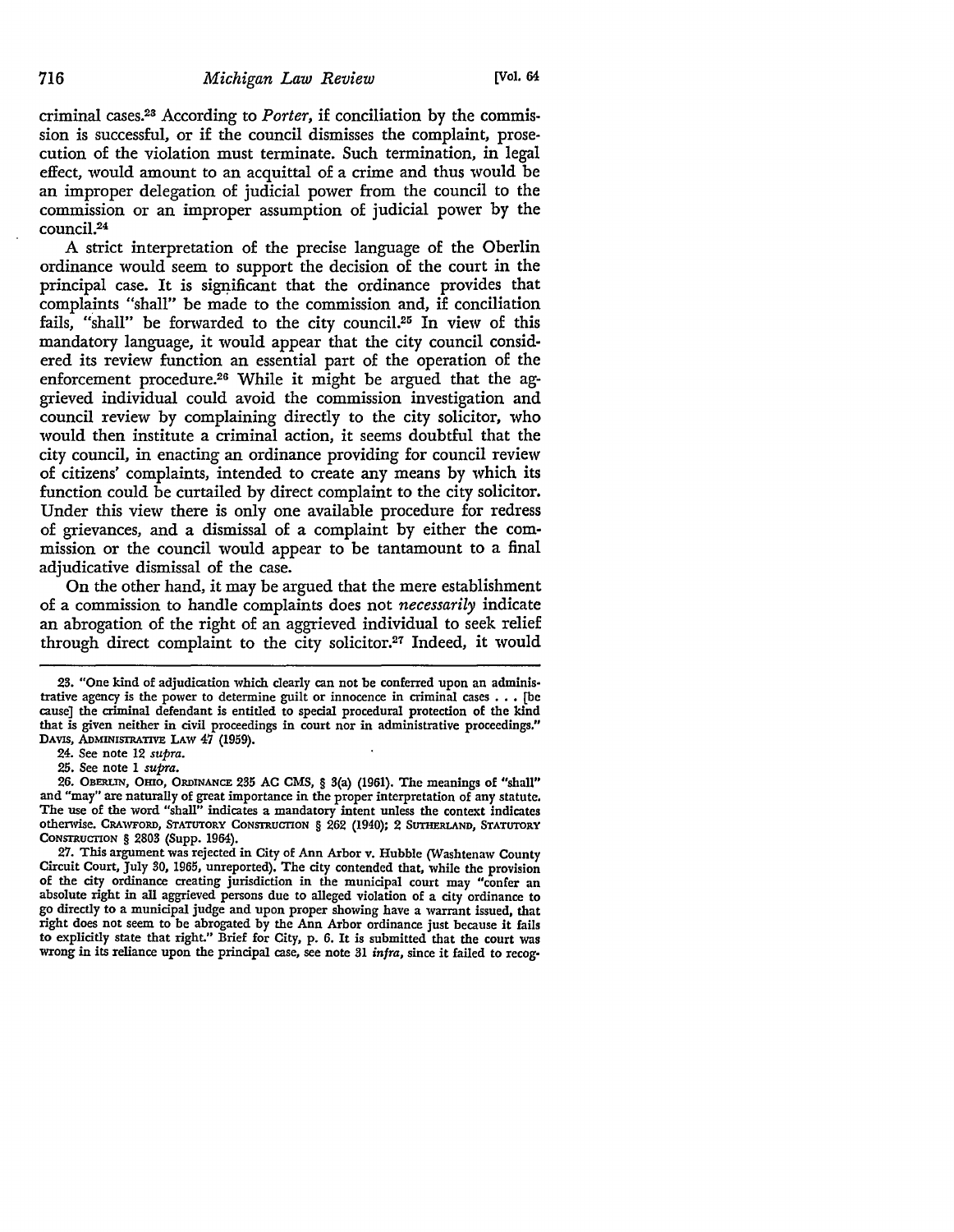#### February 1966] *Recent Developments* 717

appear that section 3 of the Oberlin ordinance does not *necessarily*  provide for only one avenue of redress. While state law provides that jurisdiction in criminal cases rests solely with the municipal  $court<sub>28</sub>$  it is apparent that the administrative screening process established by the ordinance pertains only to the handling of complaints that *may* be brought to the court by the city.29 There is no express, or implied indication that redress is to be obtained *only* by complaint to the commission, although the language does suggest that at least *one copy* of every complaint must be filed with the commission. If the city council had intended that complaints be filed *only* with the commission, it would seem that express language would have so indicated.

If the Oberlin ordinance is read, as it was in the principal case, to preclude direct access by aggrieved individuals to the city attorney, it is important that the ordinance be distinguished from the more conventional statute, which is framed in more permissive terms and is subject to broader interpretation. The more conventional type of antidiscrimination law provides for criminal prosecution as a misdemeanor in case of violation, unrestricted by any type of council review.80 The language of such ordinances pertaining to the initial filing of a complaint is crucial. A common provision states that "any person claiming to be aggrieved by an alleged unlawful discriminatory practice *may* by himself or his attorney file with the commission a complaint in writing under oath."<sup>31</sup> Such permissive language would seem to suggest that the commission is intended to be merely one of several possible avenues of redress.82 Interpreting these conventional ordinances as requiring use of the

nize the clear distinction between the "mandatory" ordinance involved in *Porter* and the "permissive" Ann Arbor ordinance.

28. See note 3 *supra.* 

29. See note l *supra,* § 3(a).

30. See note 10 *supra.* 

31. (Emphasis added.) E.g., WASH. REV. CODE § 49.60.230(1) (1961) (public accommodations); ERIE, PA., ORDINANCE 19-1963 (1963) (housing).

32. *But see* City of Ann Arbor v. Hubble (Washtenaw County Circuit Court, July 30, 1965, unreported), which involved a "conventional" fair housing ordinance (ANN .ARBOR, MICH., ORDINANCE CODE ch. 112, §§ 9.151-.160 (1963)), and in which the issue of improper delegation of judicial authority was considered. Breakey, J., followed *Porter*  and declared  $\S$  9.157,  $\iiint 3-5$ , unconstitutional insofar as those paragraphs purport "to invade either the jurisdiction of the duly-constituted law enforcement officers or the functioning of the judiciary." Order remanding case to Ann Arbor Municipal Court, p. 2 Guly 30, 1965). The Ann Arbor City Charter vests sole jurisdiction in crintlnal cases with the Municipal Court. ANN ARBOR, MICH., CITY CHARTER § 6.8(a) (1963). See MICH. STAT. ANN. §§ 28.1192-.1195 (Supp. 1963).

One interpretation which would definitely seem to be precluded is that an individual may seek enforcement only through the city attorney, despite the fact that city charters often vest sole jurisdiction in criminal cases with the Municipal Court. E.g., ANN ARBOR, MICH., CITY CHARTER § 6.8(a) (1963). Such a construction would defeat the very purpose of creating the commission, since enforcement by an administrative agency is based on obtaining compliance through conciliation rather than prosecution.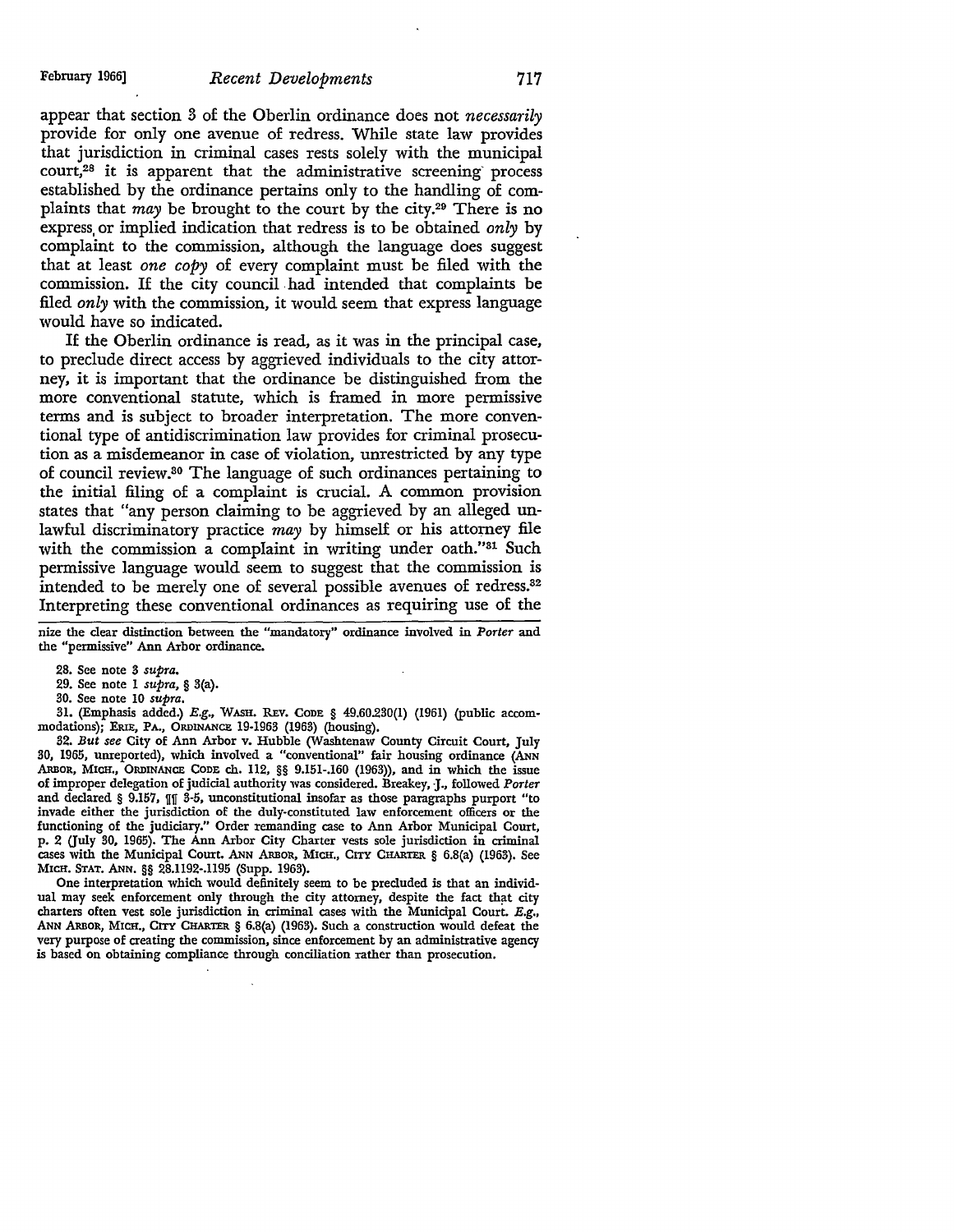commission as the *only* avenue of redress<sup>33</sup> would frustrate the intention of legislatures to give an aggrieved individual an added remedy rather than replace his existing remedies with a single new one. Furthermore, if this interpretation were adopted, the language in *Porter,* construed broadly, would suggest that other courts might invalidate similar enforcement procedures in other antidiscrimination legislation which has been in successful, unquestioned operation. Abrogation of this established practice of conciliation by local commissions familiar with local problems<sup>34</sup> would shift the task of alleviating discriminatory practices in many areas to state civil rights commissions. This would be advantageous in the sense that it would consolidate statewide enforcement powers and policies without duplicating administrative effort, but such a bar on legislative and administrative screening could logically extend to *state*  antidiscrimination commissions, which have even greater powers of enforcement than local commissions.85

The fact that the "conventional" ordinance provides that an individual *may* file a complaint with the commission does not preclude a simultaneous filing of a complaint with the city attorney. Construing the language in this manner would theoretically enable the city attorney to proceed with prosecution at the same time conciliation was being attempted. While this result is perhaps neither desirable nor likely,<sup>86</sup> the power of bringing complaints to the city

34. See McGee &: Ginser, *The House I Live In: A Study of Housing for Minority,*  46 CORNELL L.Q. 194, 227 (1961); Witherspoon, *supra* note 5.

35. This argument must be viewed in light of the fact that provisions for court-en• forceable cease-and-desist orders are rare in city fair housing ordinances. State commissions, on the other hand, exercise greater powers because of the generally greater powers enjoyed by a state. See note 8 *supra.* 

36. See Bamberger &: Lewin, *supra* note 4, at 573: "In many states where both civil and administrative procedures are available, a complainant is required to elect bis remedy. Such a requirement is supported by the fact that the pendency of a suit during conciliation may exert considerable pressure on the respondent and make it difficult for him to agree in good faith. Moreover, if the commission is unable to assure the respondent that conciliation will bar later court action, its persuasiveness may be substantially undermined . . . ." See WASH. REV. CODE § 49.60.020 (Supp. 1965), which requires that an antidiscrimination commission refuse a complaint on which a civil action bas already been commenced.

<sup>33.</sup> See, *e.g.,* Castle Hill Beach Club v. Arbury, 208 Misc. 622, 144 **N.Y.S.2d** 747 (Sup. Ct, 1955). But see Vaught v. Village Creek Homeowners Ass'n, 7 RACE REL. L, REP. 849 (Super. Ct. Fairfield County, Conn. 1962), in which the court said that failure to invoke the aid of the Civil Rights Commission was not a bar to the maintenance of the action simply because the statute (CONN, GEN, STAT, REv. § 53,36 (Supp. 1963)) gave the commission the power to entertain a complaint, The court emphasized that "an administrative remedy which does not give to the complainant a right to have a judicial review of an administrative order dismissing his complaint, does not afford to him a full and adequate remedy at law." *Id,* at 851, Sec also People v. Carr, 231 Mich. 246, 203 N.W. 948 (1925) (a public utilities com• mission held not to be the exclusive remedial process provided for by a statute, despite language so indicating); Backrack v. 1001 Tenants Corp., 41 Misc, 2d 512, 245 N.Y.S.2d 912 (Sup. Ct. 1963) (procedures before the Commission on Human Rights not necessarily exclusive).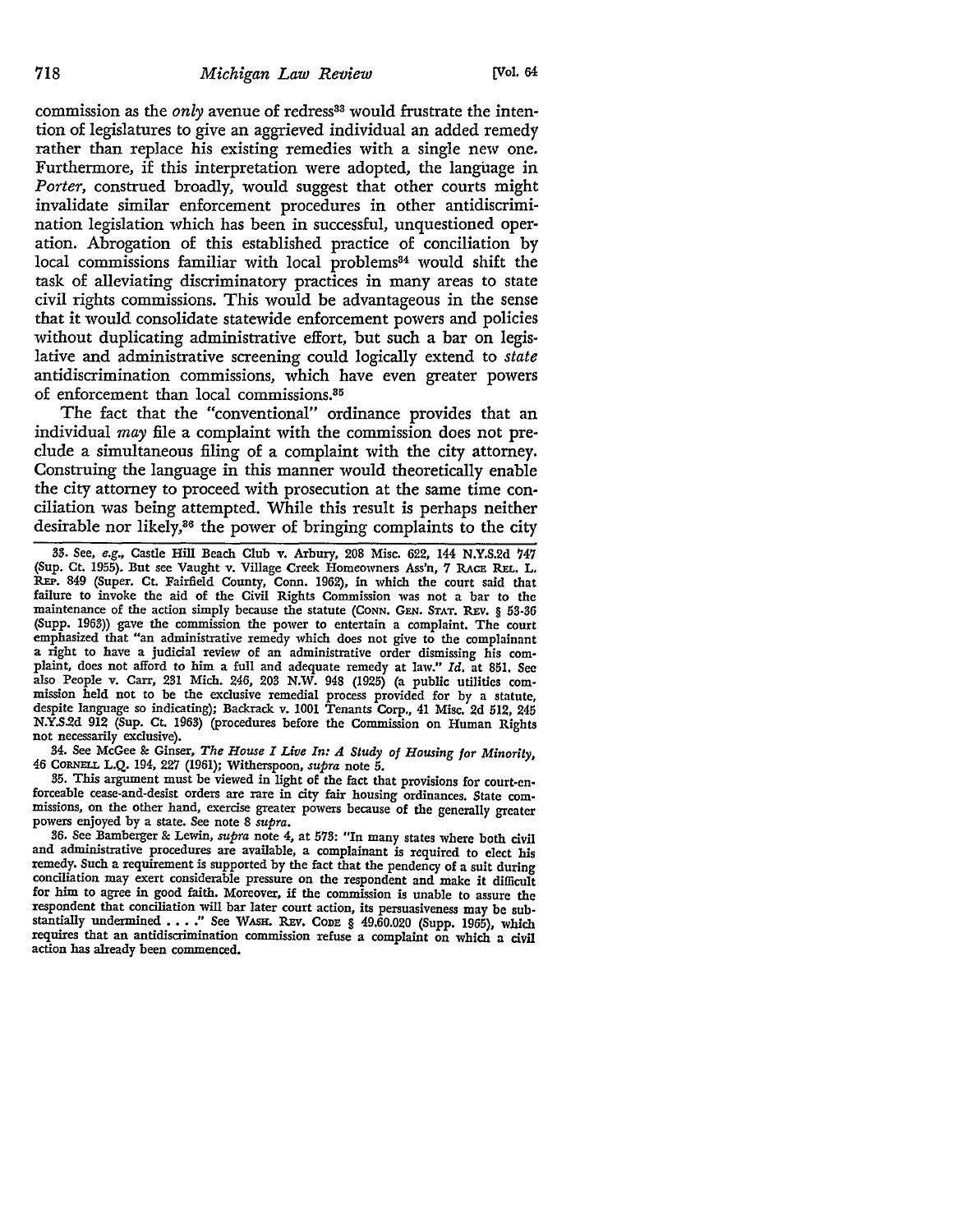attorney, in practical terms, adds the threat of court enforcement to the commission's investigations.87 Under the usual housing ordinance,<sup>88</sup> it is apparent that the city attorney has the power to determine whether a misdemeanor proceeding shall be instituted. If access to the courts is available to both the commission and the city attorney, termination of the alleged violation by successful conciliation or a finding of lack of probable cause does not constitute the acquittal of a crime, any more than does a finding of no probable cause in a preliminary examination before a commissioner in other kinds of criminal cases. No formal exercise of judicial power has taken place, for no legal prosecution has been instituted. Thus, whatever transpires before the city attorney's decision to prosecute has been purely administrative and is not binding upon him. This would seem to have been recognized in cases upholding the constitutionality of state<sup>39</sup> and local<sup>40</sup> fair housing laws with "conventional" enforcement procedures.

A collection of cases upholding the constitutionality of state public accommodation statutes appears in *Hearings, supra* note 16, at 1381-83. For examples of state fair employment practices acts which have been upheld, see note 15 *supra.* For a complete examination of state and local fair employment practices laws, see 2 EMERSON &: HABER, *op. dt. supra* note 9, at 1451-83.

40. The substantive validity of local laws is rapidly becoming accepted. See Martin v. City of New York, 22 Misc. 2d 389, 201 N.Y.S.2d 111 (Sup. Ct. 1960); Stanton Land Co. v. City of Pittsburgh, 111 P.L.J. 469 (Munic. Ct. Pittsburgh, Allegheny County, 1963). In District of Columbia v. Ruark, 10 RACE REL. L. REP. 321 (D.C. Ct. Gen. Sess., March 19, 1965), the court emphasized that there was no unconstitutional delegation of power to the commission. The enforcement procedure created by the ordinance (D.C. Pouce Regulations art. 45, § 8) was of the "conventional" type. *Contra*, Terry v. City of Toledo, 270 Ohio 2d 251, 194 N.E.2d 877 (Lucas County Ct. App. 1963) (fair housing ordinance held invalid because it did not grant the Fair Housing Board *enough* power to make enforcement of the ordinance certain); see Pearl &: Temer, *supra* note 39, at 892-93. See also Marshall ·v. Kansas City, 355 S.W.2d 877 (Mo. 1962), upholding the constitutionality of a public accommodation ordinance with enforcement procedures

<sup>37.</sup> Bamberger&: Lewin, *supra* note 4, at 530.

<sup>38.</sup> See note 10 *supra.* 

<sup>39.</sup> The substantive validity of state fair housing laws seems well-established in a number of states. *E.g.,* Colorado Anti-Discrimination Comm'n v. Case, 151 Colo. 235, 380 P.2d 34 (1963) (holding invalid, however, the part of the enforcement procedure which delegated "carte blanche" authority to the commission to impose penalties or sanctions for the substantive portion of the statute in question); Vaught v. Village Creek Homeowner's Ass'n, 7 RACE REL. L. REP. 849 (Super. Ct. Fairfield County, Conn. 1962); Swanson v. Comm'n on Civil Rights, 6 RACE REL. L. REP. 841 (Super. Ct. New Haven County, Conn. 1961); Massachusetts Comm'n Against Discrimination v. Colangelo, 344 Mass. 387, 182 N.E.2d 595 (1962); David v. Vesta Co., 35 N.J. 301, 212 A.2d 345 (1965); Levitt &: Sons, Inc. v. Division Against Discrimination, 31 N.J. 514, 158 A.2d 177, *appeal dismissed,* 363 U.S. 418 (1959); Cooney v. Katzen, 41 Misc. 2d 236, 245 N.Y.S.2d 548 (Sup. Ct. 1963); New York State Comm'n Against Discrimination v. Pelham Hall Apartments, Inc., IO Misc. 2d 334, 170 N.Y.S.2d 750 (Sup. Ct. 1958). It is interesting to note that some of the above cases were cited with approval in the principal case. In O'Meara v. Washington State Bd. Against Discrimination, 58 Wash. 2d 793, 365 P.2d I (1961), *cert. denied,* 369 U.S. 839 (1962), the court held invalid the prohibition against discrimination in publicly assisted housing. See Pearl &: Terner, *Survey: Fair Housing Laws-Design for Equal Opportunity,* 16 STAN. L. REv. 849, 852-79 (1964).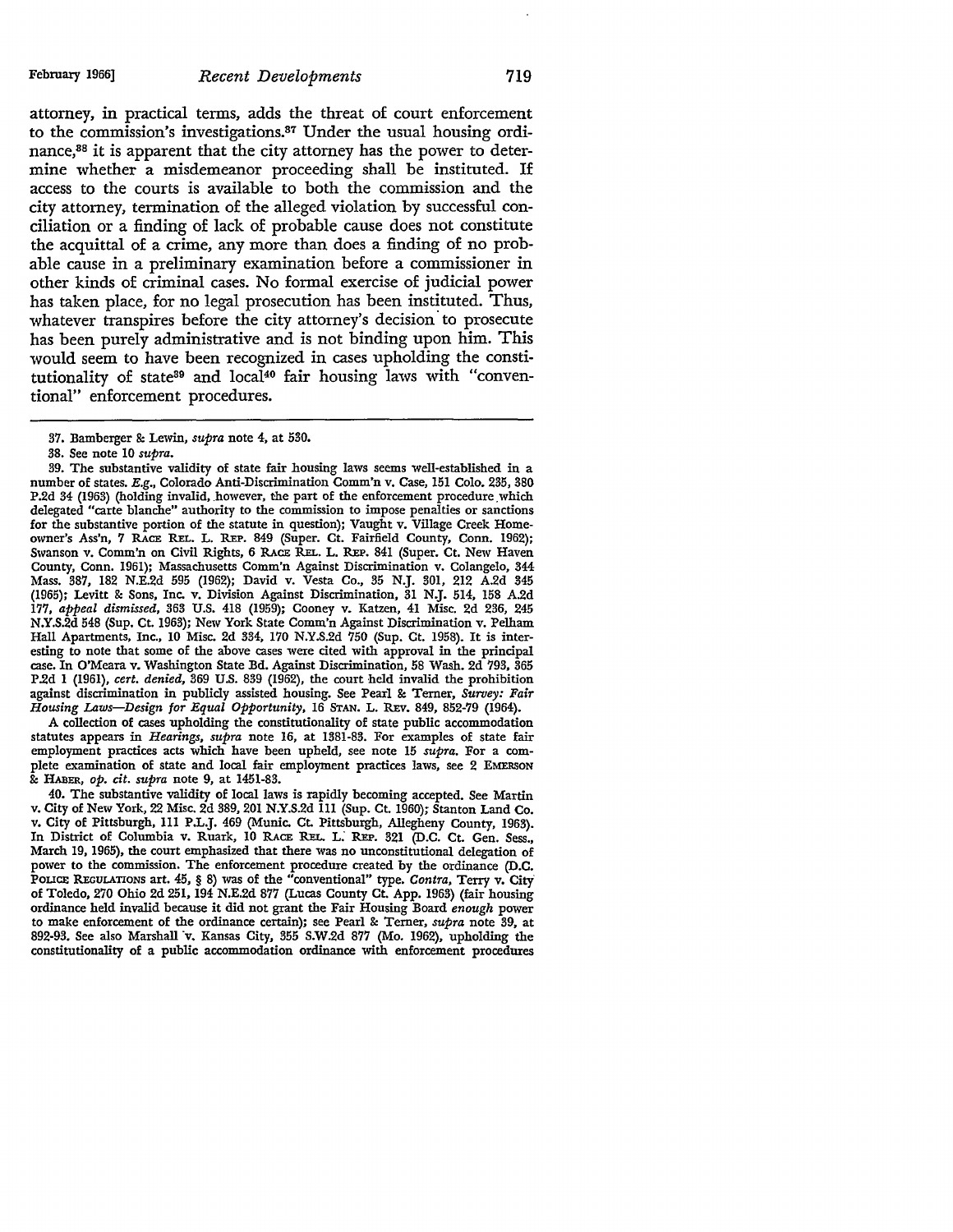Another possible interpretation of the "conventional" ordinance would suggest that an aggrieved person's right of access to the city attorney is contingent upon the exhaustion of the administrative remedies established by the ordinance.41 However, few city attorneys would be inclined to proceed with a prosecution against the alleged violator in the face of a commission's dismissal of a complaint for lack of probable cause. Indeed, to do so might be disastrous politically. Thus, in practical application the result would echo that in *Porter,* since the commission's determination would be in effect adjudicatory.

Under several other possible interpretations of "conventional" ordinances, it is possible to avoid the question whether criminal enforcement can be attached to administrative conciliation in a fashion that prevents a citizen from filing a criminal complaint unless such conciliation has failed. The possible interpretations are (I) that the aggrieved individual may file his complaint either with the city attorney or with the commission, the former choice not requiring an exhaustion of the latter remedy; (2) that the individual's choice of procedure, as between the city attorney and the commission, is an irrevocable election; and (3) that an election to proceed through either the city attorney or the commission, but not the other, is an irrevocable choice. Under all these constructions, the result is that the aggrieved individual is not precluded from taking full advantage of the commission's powers. If the election to file a complaint with the commission is irrevocable, the persuasiveness of the conciliation process is augmented by the removal of any pressure on a respondent that might prevent his agreeing in good faith to the terms of conciliation.42 If, on the other hand, the aggrieved party chooses to file a complaint with the city attorney, such an election still leaves open the way to informal investigation and conciliation at the discretion of the solicitor, who may forward the

(providing for criminal enforcement) almost identical to those in the "conventional" ordinance.

In Stanton Land Co. v. City of Pittsburgh, *supra*, the court rejected the argument that the Pittsburgh ordinance gave the Commission on Human Relations broad, undefined, and nondelegable power to issue such orders as the facts warranted. The Court stated: "This argument is not too impressive. It seems to assume a finality to the orders of the commission which they do not have." *Id.* at 477. It is noteworthy that the Penn• sylvania Commission on Human Relations is empowered to issue enforceable orders, instead of merely recommending prosecution, as in conventional ordinances. The fact that the ordinance in *Stanton* was upheld in its entirety would suggest that the *Porter*  holding should be narrowly limited. *Compare* PITTSBURGH, PA., ORDINANCE 523 (1958), . *with* OBERLIN, Omo, ORDINANCE 235 AC CMS (1961).

41. *But cf.* Levitt & Sons, Inc. v. Division Against Discrimination, 31 N.J. 514, 158 A.2d 177, *appeal dismissed,* 363 U.S. 418 (1959). For an analogous right arising under the National Labor Relations Act, see, e.g., Myers v. Bethlehem Shipbuilding Corp., 303 U.S. 41 (1948).

42. See note 36 *supra.*